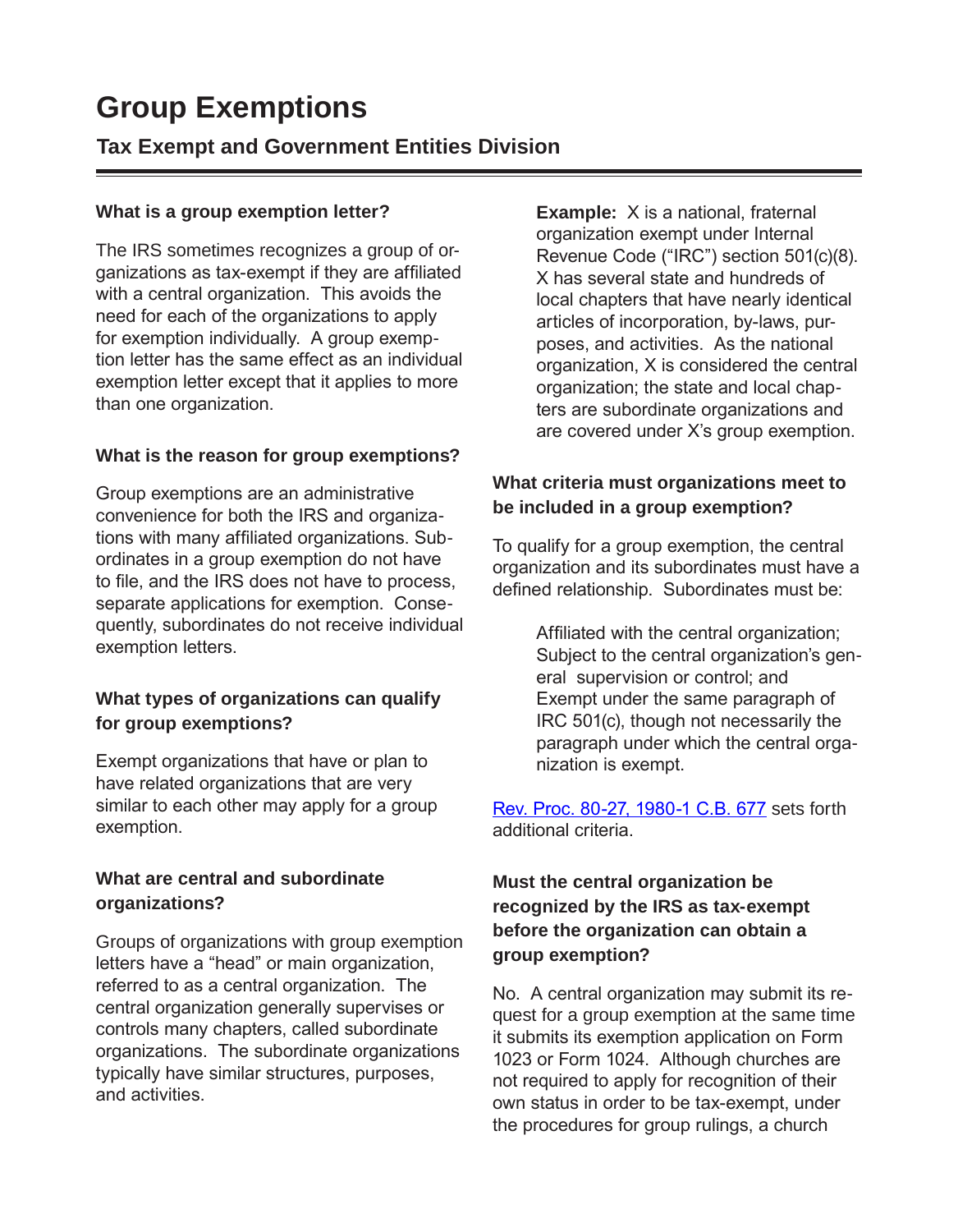must request recognition of its own exempt status in order to be the central organization in a group ruling.

#### **Are there any special rules for churches?**

With limited exceptions, churches are subject to the same general requirements relating to group rulings as other organizations. However, churches are not required to file annual updates notifying the IRS of changes in the composition of the group.

#### **Where does a central organization apply for exemption and submit a request for a group exemption?**

A central organization sends its application for exemption, the request for a group exemption, and the required user fee, to:

> Internal Revenue Service P.O. Box 192 Covington, KY 41012-0192

Or, if using express mail or a delivery service, to:

> Internal Revenue Service 201 West Rivercenter Blvd. Attn: Extracting Stop 312 Covington, KY 41011

#### **What must a request for a group exemption contain?**

The central organization submits a letter to the IRS on behalf of itself and its subordinates. The letter includes:

- a. Information verifying the existence of the required relationship;
- b. A sample copy of a uniform governing instrument (such as a charter, trust indenture, articles of association, etc.) adopted by the subordinates;
- c. A detailed description of the purposes and activities of the subordinates including the sources of receipts and the nature of expenditures;
- d. An affirmation by a principal officer that, to the best of the officer's knowledge, the purposes and activities of the subordinates are as set forth in (b) and (c) above;
- e. A statement that each subordinate to be included in the group exemption letter has furnished written authorization to the central organization;
- f. A list of subordinates to be included in the group exemption letter to which the IRS has issued an outstanding ruling or determination letter relating to exemption;
- g. If the application for a group exemption letter involves IRC 501(c)(3), an affirmation to the effect that, to the best of the officer's knowledge and belief, no subordinate to be included in the group exemption letter is a private foundation as defined in IRC 509(a);
- h. For each subordinate that is a school claiming exemption under IRC 501(c)(3), the [information required by Rev. Proc. 75-50,](http://www.irs.gov/pub/irs-tege/rp1975-50.pdf)  [1975-2 C.B. 834 and Rev. Rul. 71-447,](http://www.irs.gov/pub/irs-tege/rr71-447.pdf) 1971-2 C.B. 230; and
- i. A list of the names, mailing addresses (including zip code), actual addresses (if different), and employer identification numbers of subordinates to be included in the group exemption letter. A current directory of subordinates may be furnished in lieu of the list if it includes the required information and if the subordinates not to be included in the group exemption letter are identified.

The rules for applying for a group exemption are set forth in [Rev. Proc. 80-27, 1980-1 C.B.](http://www.irs.gov/pub/irs-tege/rp1980-27.pdf)  677.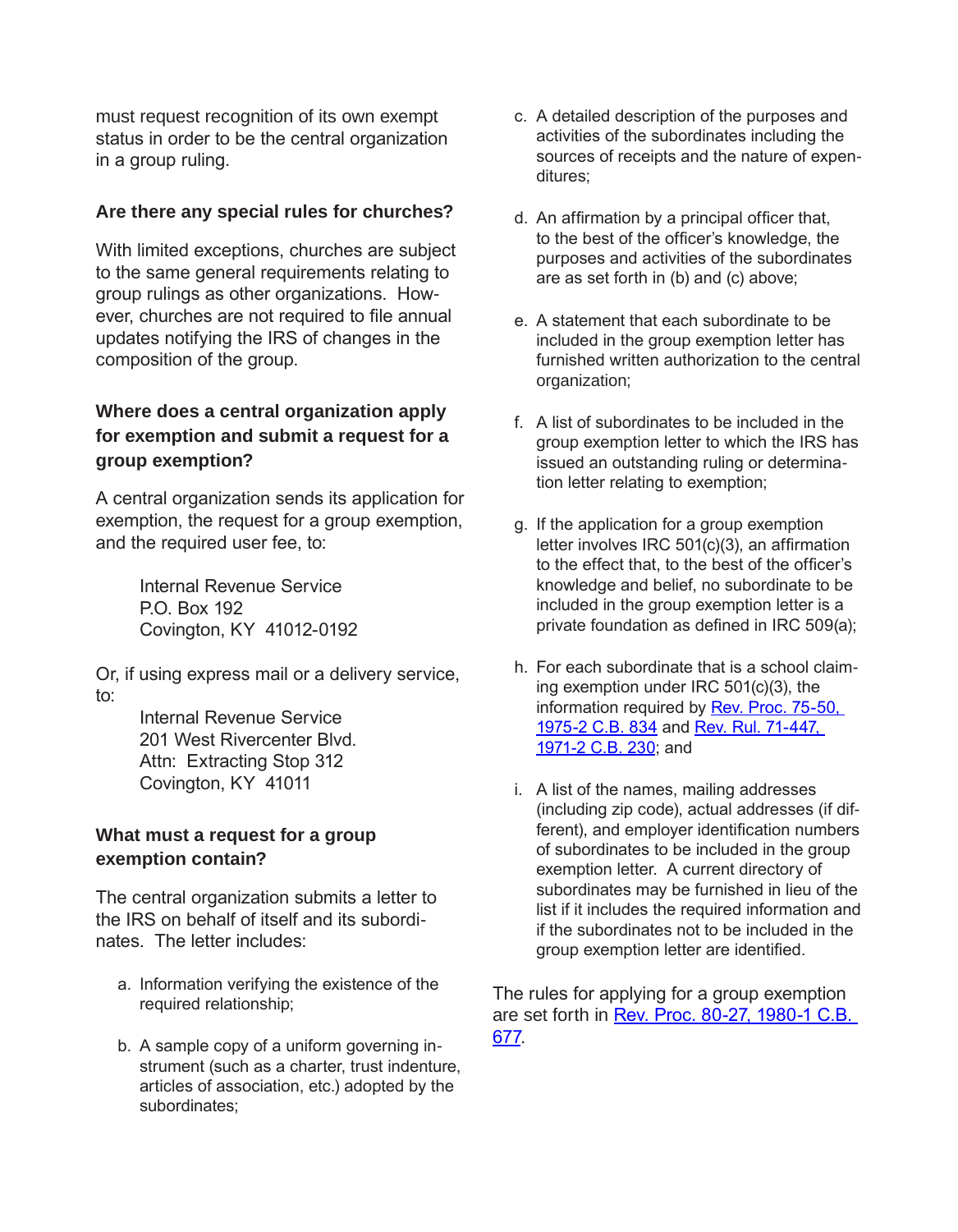#### **How does the group exemption process work?**

Upon receipt of an application Form 1023 or 1024 and a request for group exemption, the IRS first determines whether the central organization and the existing subordinates qualify for tax exemption. Once the IRS grants the exemption, the central organization is responsible for: (1) ensuring that its current subordinates continue to qualify to be exempt; (2) verifying that any new subordinates are exempt; and (3) updating the IRS on an annual basis of new subordinates, subordinates no longer to be included, and subordinates that have changed their names or addresses.

#### **What is included in an annual update?**

Annual updates must contain the following information:

- a. Information about changes in purposes, character, or method of operation of subordinates included in the group exemption letter.
- $b.$  Lists of :
	- 1. subordinates that have changed their names or addresses during the year;
	- 2. subordinates no longer to be included in the group exemption letter because they have ceased to exist, disaffiliated, or withdrawn their authorization to the central organization; and
	- 3. subordinates to be added to the group exemption letter because they are newly organized or affiliated or have newly authorized the central organization to include them.

Each list must show the names, mailing address (including zip codes), actual address if different, and employer identification numbers of the affected subordinates. An annotated directory of subordinates will not be accepted for this purpose. If none of these changes occurred, the central organization must submit a statement to that effect.

c. The same information about new subordinates that was required in the initial request. If a new subordinate does not differ in any material respects from the subordinates included in the original request, however, a statement to this effect may be submitted in lieu of detailed information.

#### **Where does a central organization submit an annual update?**

Annual updates go to the Ogden Service Center, Mail Stop 6271, Ogden, UT 84404- 4749. Six months before the update is due, the IRS sends the central organization a list of currently listed subordinates, sometimes called *List of Parent and Subsidiary Accounts*.

# **What are the filing requirements for organizations that hold group exemptions?**

A group exemption letter does not change the filing requirements for exempt organizations. The central organization and the subordinates must file Forms 990 (or 990-EZ), unless they meet a filing exception. If it is required to file an annual return, the central organization must file its own separate return but may also file a group return on behalf of some or all of its subordinates. If the central organization files on behalf of some of its subordinates, rather than all, it must attach a list of the subordinates included in the return.